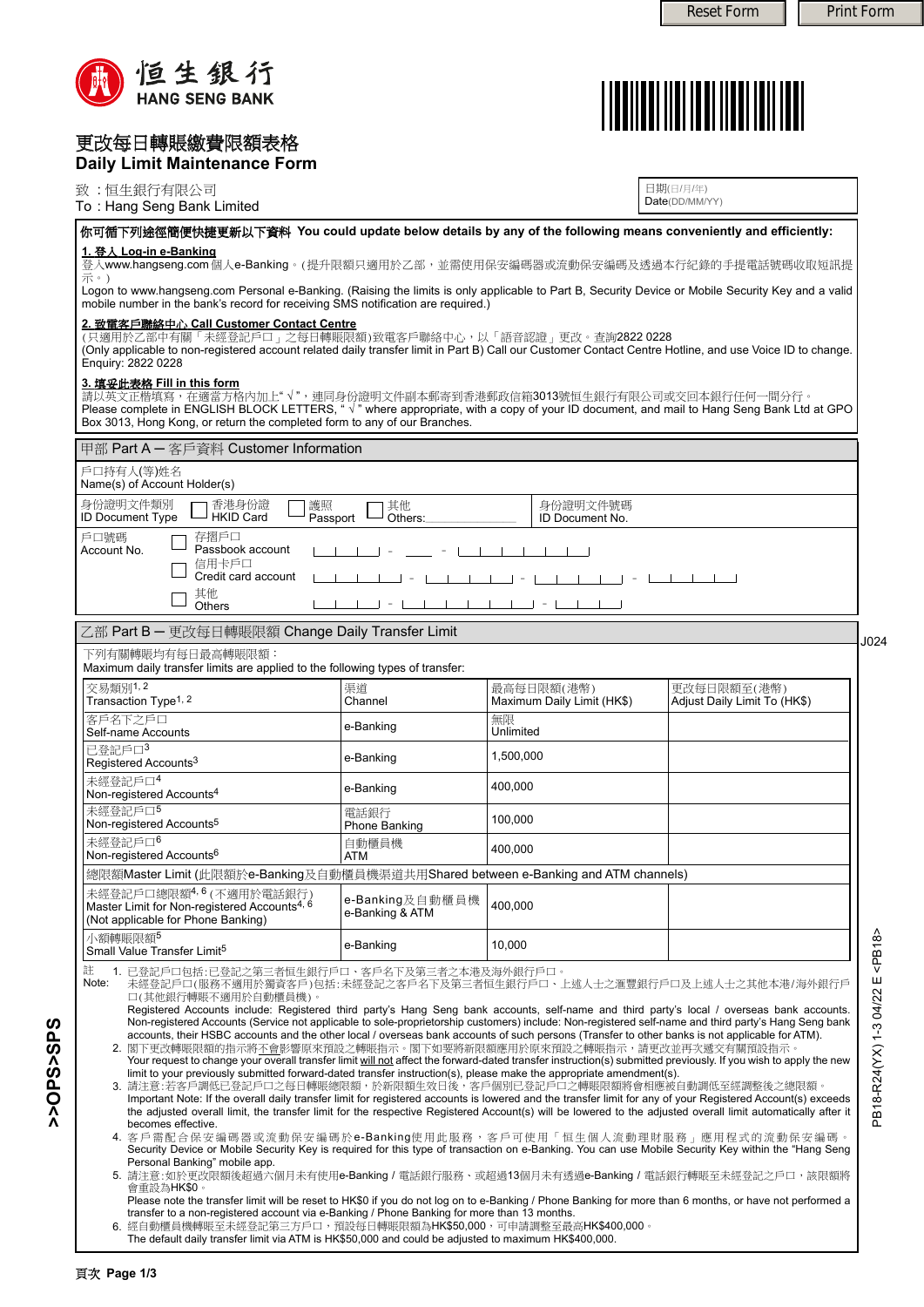頁次 **Page 2/3**

# 丙部 Part C ─ 更改每日繳付賬單限額 Change Daily Bill Payment Limits

繳付賬單設有每日最高繳費限額,交易時將同時扣除分類限額及總限額。所有繳費限額供 e-Banking、電話理財及自動櫃員機共用;獨資客戶 於自動櫃員機則一律受 HK\$100,000 的繳費限額限制。

| Bill payment is subject to daily maximum bill payment limit, both limit of respective merchant category and master limit will be consumed in<br>transaction. All limits below are shared among e-Banking, Phone Banking and ATM; while sole-proprietorship customer will be subject to a                                                                                                                                                                                                                                                                                                                                                                                                                        |                                          |                                             |
|-----------------------------------------------------------------------------------------------------------------------------------------------------------------------------------------------------------------------------------------------------------------------------------------------------------------------------------------------------------------------------------------------------------------------------------------------------------------------------------------------------------------------------------------------------------------------------------------------------------------------------------------------------------------------------------------------------------------|------------------------------------------|---------------------------------------------|
| standard limit of HK\$100,000 on ATM.<br>每日繳付賬單總限額(最高HK\$500,000)                                                                                                                                                                                                                                                                                                                                                                                                                                                                                                                                                                                                                                               |                                          | 港幣                                          |
| Daily Bill Payment Master Limit (Maximum HK\$500,000)                                                                                                                                                                                                                                                                                                                                                                                                                                                                                                                                                                                                                                                           |                                          | HK\$                                        |
| 商戶分類繳費限額 Bill Payment Limit for Merchant Categories:                                                                                                                                                                                                                                                                                                                                                                                                                                                                                                                                                                                                                                                            |                                          |                                             |
| 商戶類別<br>Merchant Category                                                                                                                                                                                                                                                                                                                                                                                                                                                                                                                                                                                                                                                                                       | 最高每日限額(港幣)<br>Maximum Daily Limit (HK\$) | 更改每日限額至(港幣)<br>Adjust Daily Limit To (HK\$) |
| 認購白表 elPO<br>White Form eIPO                                                                                                                                                                                                                                                                                                                                                                                                                                                                                                                                                                                                                                                                                    | 500,000                                  |                                             |
| 政府或法定機構<br>Government/Statutory Organisation                                                                                                                                                                                                                                                                                                                                                                                                                                                                                                                                                                                                                                                                    | 500,000                                  |                                             |
| 網上捐款<br>e-Donation                                                                                                                                                                                                                                                                                                                                                                                                                                                                                                                                                                                                                                                                                              | 100,000                                  |                                             |
| 教育機構及專業團體<br>Education Institutions & Professional Institutions                                                                                                                                                                                                                                                                                                                                                                                                                                                                                                                                                                                                                                                 | 100,000                                  |                                             |
| 保險公司<br>Insurance Companies                                                                                                                                                                                                                                                                                                                                                                                                                                                                                                                                                                                                                                                                                     | 300,000                                  |                                             |
| 電訊公司<br>Telecommunications                                                                                                                                                                                                                                                                                                                                                                                                                                                                                                                                                                                                                                                                                      | 100,000                                  |                                             |
| 公用機構<br>Utilities                                                                                                                                                                                                                                                                                                                                                                                                                                                                                                                                                                                                                                                                                               | 100,000                                  |                                             |
| 膳食服務、物業管理、旅行社及其他機構<br>Catering Services, Property Management,<br><b>Travel Agencies and Other Companies</b>                                                                                                                                                                                                                                                                                                                                                                                                                                                                                                                                                                                                     | 100,000                                  |                                             |
| 繳付以下類別賬單需另行遞交表格(PB19)預先登記賬單戶口號碼:<br>Pre-registration of bill account number by separate form (PB19) submission is required for payment of below merchant categories:                                                                                                                                                                                                                                                                                                                                                                                                                                                                                                                                            |                                          |                                             |
| 證券公司/經紀<br><b>Brokers</b>                                                                                                                                                                                                                                                                                                                                                                                                                                                                                                                                                                                                                                                                                       | 500,000                                  |                                             |
| 銀行及信用卡服務<br><b>Banking and Credit Card Services</b>                                                                                                                                                                                                                                                                                                                                                                                                                                                                                                                                                                                                                                                             | 100,000                                  |                                             |
| 體育及娛樂<br>Sports & Leisure                                                                                                                                                                                                                                                                                                                                                                                                                                                                                                                                                                                                                                                                                       | 500,000                                  |                                             |
| 其他財務機構<br><b>Other Financial Institutions</b>                                                                                                                                                                                                                                                                                                                                                                                                                                                                                                                                                                                                                                                                   | 100,000                                  |                                             |
| 繳付以下類別賬單需配合保安編碼器或流動保安編碼使用,客戶可使用「恒生個人流動理財服務」應用程式內流動保安編碼。如超過 <b>13</b> 個<br>月未有使用該限額將會重設為HK\$0:<br>Security Device or Mobile Security Key is required for payment to below merchant category. You can use Mobile Security Key in "Hang Seng<br>Personal Banking" mobile app. Limit will be reset to HK\$0 if not used for over 13 months:                                                                                                                                                                                                                                                                                                                                                                         |                                          |                                             |
| 網上商戶<br>e-Merchants                                                                                                                                                                                                                                                                                                                                                                                                                                                                                                                                                                                                                                                                                             | 10,000                                   |                                             |
| 請注意:若你經本表格所設定的個別商戶分類限額超越每日繳付賬單總限額,每日繳付賬單總限額將會相應被自動調高。<br>Important Note: If the bill payment limit assigned for any merchant category on this form is above the daily bill payment master limit, the daily bill<br>payment master limit will automatically be increased accordingly.<br>閣下更改繳付賬單限額的指示將不會影響原來預設之繳付賬單指示。閣下如要將新限額應用於於原來預設之指示,請更改並再次遞交有關預設指示。<br>Your request to change your overall bill payment limit will not affect the forward-dated bill payment instruction(s) submitted previously. If you wish to<br>apply the new limit to your previously submitted forward-dated bill payment instruction(s), please make the appropriate amendment(s).<br>戶口持有人(等)簽署 Signature(s) of Account Holder(s) |                                          |                                             |
|                                                                                                                                                                                                                                                                                                                                                                                                                                                                                                                                                                                                                                                                                                                 |                                          |                                             |

**X**\_\_\_\_\_\_\_\_\_\_\_\_\_\_\_\_\_\_\_\_\_\_\_\_\_\_\_\_\_\_\_\_\_\_\_\_\_\_\_\_\_\_\_\_\_\_\_\_\_\_\_\_\_\_\_\_\_\_\_\_\_\_\_\_\_\_\_\_\_\_\_\_\_\_\_\_\_\_\_\_\_\_\_\_\_\_\_\_\_\_\_\_\_\_\_\_\_\_\_\_\_\_\_\_\_\_\_\_\_\_\_\_\_\_\_\_\_\_\_

# 請用留存本行之印鑑簽署 Please use signature(s) / chop(s) filed with the Bank

備註:如屬聯名戶口,請按戶口之簽署安排簽署表格。

Note: For Joint name account, please sign in accordance with signing arrangement with the bank.

## J024

PB18-R24(YX) 2-3 04/22 E <PB18>

PB18-R24(YX) 2-3 04/22 E <PB18>

S.V.